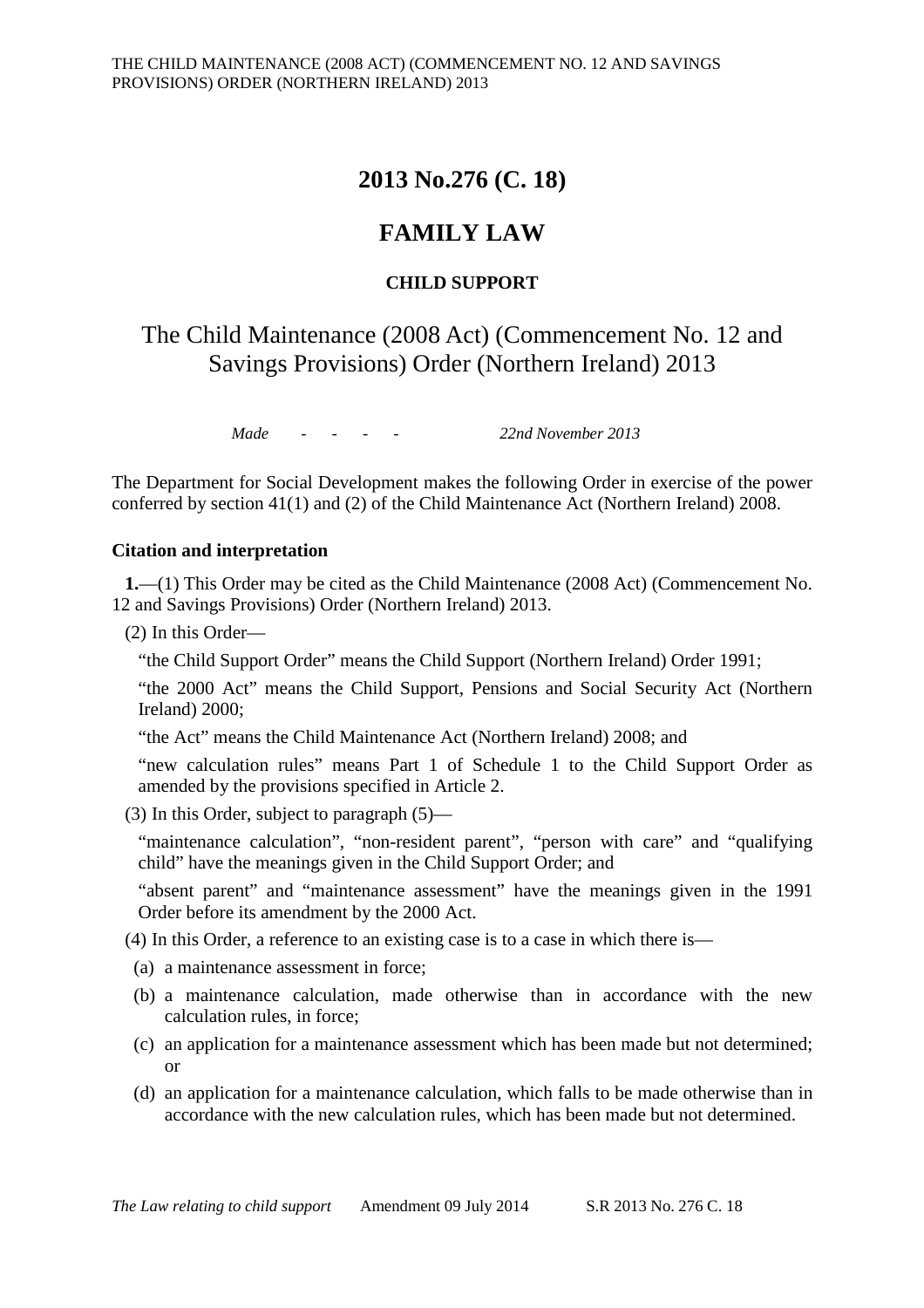- (5) In this Order—
- (a) a reference to a non-resident parent includes reference to a person who is—
	- (i) alleged to be the non-resident parent for the purposes of an application for child support maintenance under the Child Support Order, or
	- (ii) treated as the non-resident parent for the purposes of the Child Support Order; and
- (b) a reference to an absent parent includes reference to a person who is—
	- (i) alleged to be the absent parent for the purposes of an application for child support maintenance under the Child Support Order, or
	- (ii) treated as the absent parent for the purposes of the Child Support Order.

## **Appointed day**

**2.** The day appointed for the coming into operation of the following provisions of the Act, except where the saving in Article 3 applies—

- (a) sections 8 (changes to the calculation of maintenance), 9 (power to regulate supersession), 10 (determination of applications for a variation) and Schedule 1 (changes to the calculation of maintenance);
- (b) section 38(1) and paragraph 1(1) of Schedule 4 (minor and consequential amendments) so far as relating to the sub-paragraphs of paragraph 1 referred to in paragraph (c);
- (c) paragraph  $1(4)$ ,  $(24)$  and  $(25)$ , of Schedule 4; and
- (d) section 39 (repeals), so far as relating to the entries referred to in paragraph (e); and
- (e) in Schedule 5 (repeals), the entries relating to—
	- (i) Schedule 1 to the Child Support Order, and
	- (ii) Schedule 24 to the Civil Partnership Act 2004,

in so far as not already in operation, is 25th November 2013.

### **New calculation rules not to apply to existing cases**

**3.**—(1) The provisions of the 2008 Act referred to in Article 2 do not apply to an existing case.

(2) Subject to Articles 4 and 5, the saving in paragraph (1) applies until liability in relation to the maintenance assessment or maintenance calculation ceases to accrue (whether because the applicant has requested the Department to cease acting, because it has otherwise ceased or because the power in paragraph 1(1) of Schedule 2 to the Act has been exercised in relation to that case) or, where an application has been made but not determined, until the date notified to the person with care as the date on which the Department has ceased acting.

## **Thirteen week linking rule where case closed voluntarily**

**4.**—(1) This Article applies where—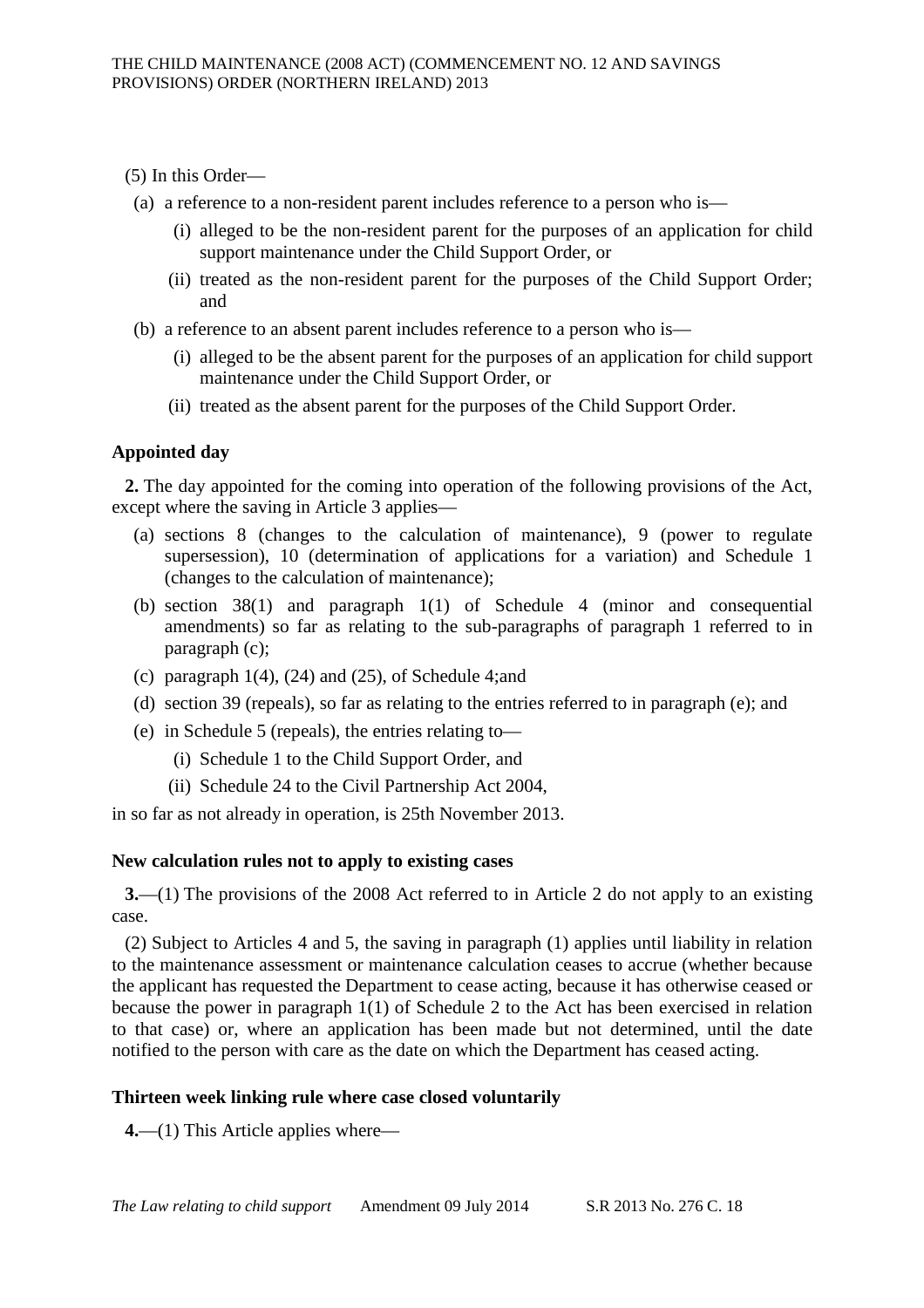- (a) on or after the date on which this order is made, the applicant in relation to an existing case makes a request to the Department under Article 7(5) of the Child Support Order to cease acting; and
- (b) a further application is made under Article 7 of the Child Support Order in relation to the same qualifying child, person with care and non-resident parent before the expiry of 13 weeks from the date of cessation of action by the Department.

(2) Where this Article applies, for the purposes of calculating the amount of child maintenance in response to the further application referred to in paragraph (1)(b) the saving in Article 3 continues to apply (so that new application is an existing case).

(3) For the purposes of paragraph (1)(b),

- (a) the date an application is made—
	- (i) where made by telephone, is the date the telephone call is made; and
	- (ii) where made by post, is the date of receipt by the Department; and
- (b) the date of cessation of action by the Department is—
	- (i) where there is a maintenance assessment or maintenance calculation in force, the date on which the liability under that assessment or calculation ends as a result of the request to cease acting; or
	- (ii) where there is an application still to be determined, the date notified to the person with care as the date on which the Department has ceased acting.

#### **New calculation rules to apply to existing cases related to a new application**

**5.**—(1) Subject to Article 4, where an application is made under Article 7 of the Child Support Order on or after 25th November 2013, but before the Department begins to exercise the power in paragraph 1(1) of Schedule 2 to the Act, and that application satisfies paragraph  $(2)$  or  $(3)$ , paragraph  $(5)$  applies.

(2) An application satisfies this paragraph where—

- (a) the non-resident parent in relation to the application is also the non-resident parent or absent parent in relation to an existing case; and
- (b) the person with care in relation to the application is not the person with care in relation to the existing case in sub-paragraph (a).
- (3) An application satisfies this paragraph where—
	- (a) the non-resident parent in relation to the application ("A") is a partner of a nonresident parent or an absent parent in relation to an existing case ("B"); and
	- (b) A or B is in receipt of a prescribed benefit.
- (4) For the purposes of paragraph (3)—

"partner" has the meaning given in paragraph 10C(4) of Schedule 1 to the Child Support Order (as substituted by Schedule 1 to the 2000 Act); and

"prescribed benefit" means a benefit prescribed, or treated as prescribed, for the purposes of paragraph 4(1)(c) of Schedule 1 to the Child Support Order (as substituted by Schedule 1 to the 2000 Act).